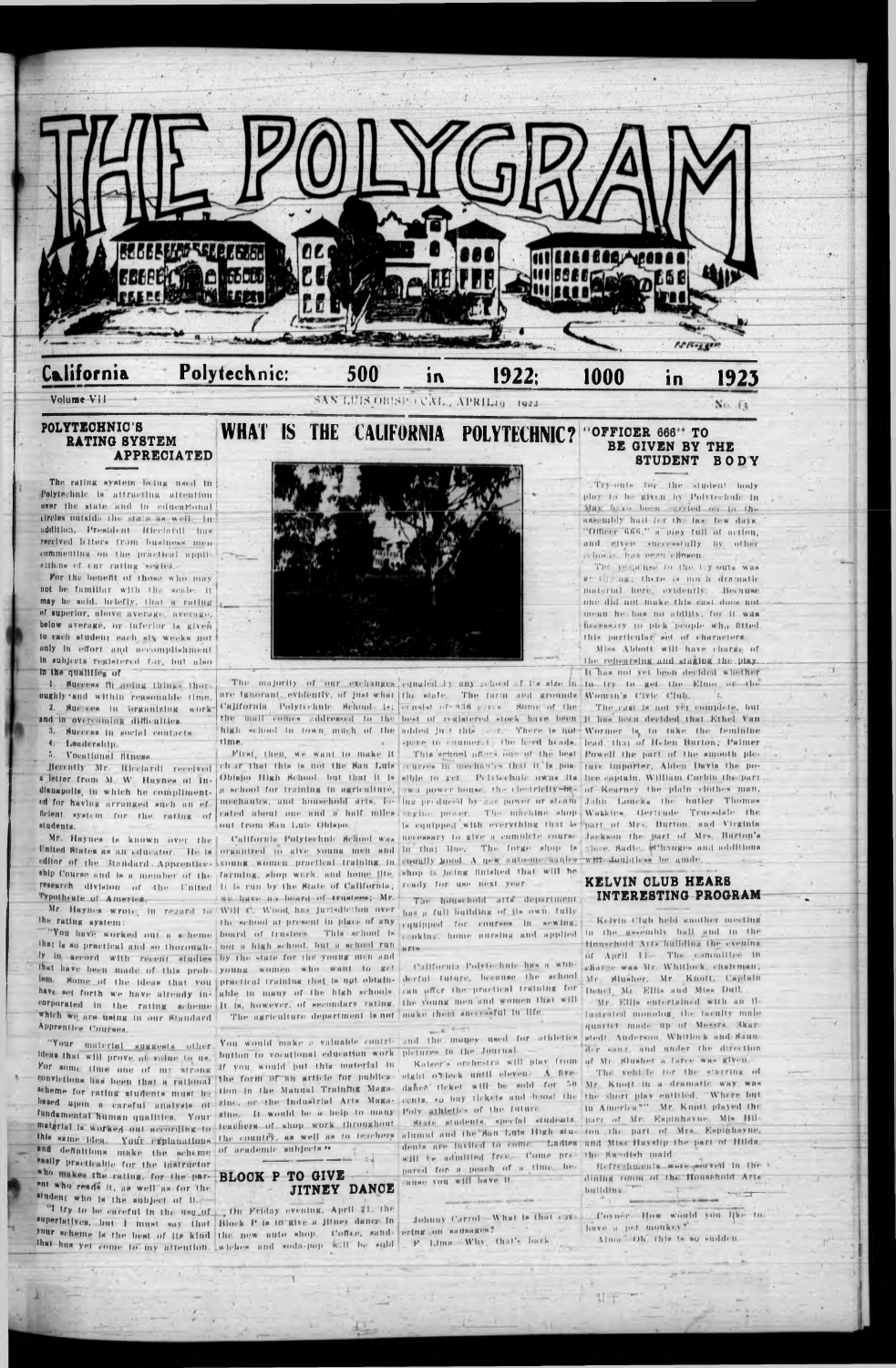|                                                                                                                                                              | THE POLYGRAM                                                                                                                                                                                |                                                                                   |                                                                                    |  |
|--------------------------------------------------------------------------------------------------------------------------------------------------------------|---------------------------------------------------------------------------------------------------------------------------------------------------------------------------------------------|-----------------------------------------------------------------------------------|------------------------------------------------------------------------------------|--|
| <b>EDITORIAL STAFF</b><br>Laura Miller                                                                                                                       |                                                                                                                                                                                             | <b>WHERE?</b>                                                                     | <b>Henry J. Bowers</b>                                                             |  |
|                                                                                                                                                              |                                                                                                                                                                                             | Do you Buy your<br>Athletic Goods                                                 | Tailor Littles<br>Men's                                                            |  |
|                                                                                                                                                              | Reporter<br>Archie Kinsman  Mechanics Reporter<br>R. L. Hood  Special Students Reporter                                                                                                     | Remember the place<br><b>Clitford's Sporting Goods Store</b><br>HIGUERA and BROAD | <b>CLEANING</b><br>PRESSING, ALTERING                                              |  |
| Business Staff                                                                                                                                               | Alden Davis Busines Manager                                                                                                                                                                 | The New Market                                                                    | 987 Monterey<br>Phone 234-J                                                        |  |
| Charles-Potter  Assistant Business Manager                                                                                                                   |                                                                                                                                                                                             | Whole are and Retail                                                              | Commercial Bank                                                                    |  |
| Cal., na Second Class matter.                                                                                                                                | Bulletin Supplement. Entered at the Post Office at San Luis Obiapo.                                                                                                                         | <b>Butchers-Stock Buyers</b>                                                      | San Luis Ohispo, Cal. -<br>Capital, Surplus and Undivided<br>Profits, \$885,000.00 |  |
| THE POLYGRAM<br>A bi-weakly publication issued<br>by the students of the California<br>Polytechnic School, Ban Luis Obisp                                    | turn match. The Davis boxers are<br>training to the limit.<br>MECHANICS TAKE TRIP                                                                                                           | Market Phone 52<br>Slinghter House Bhone, 303-R.1                                 | Deposits. \$4,250.000.00                                                           |  |
| 1. California.<br>Subscription, one dollar a year.<br>Single copies, ten cents.                                                                              | TO THE OIL FIELDS<br>Lest Friday the Mechanics Asses-<br>clation were excited from all classes                                                                                              | <b>KAMMS</b>                                                                      | THE STRONG HOME BANK                                                               |  |
| Printed by San Luis Oblapo Tribune                                                                                                                           | for the day to visit the 3 m a Marke<br>ali Relds<br>The bunch started from the                                                                                                             | San Luis Garage<br><b>C. H. Kamm &amp; Co.</b>                                    | Oak<br>Barber Shop<br>With Monterey. Phone 138 W                                   |  |
| WHY COME<br><b>SCHOOL?</b><br>TO.<br>Why do we come to school, siny-<br>1.197                                                                                | school at \$130, making a stop at<br>Santa Maria and arriving at the<br>Union Oil Company's largest the<br>compressor at 11:30.                                                             | OFPOSITE COURT HOUSE.<br>& SON<br>MERRIFIELD                                      | <b>CHAS. J. THORN</b><br><b>PROP</b>                                               |  |
| This is a question asked by many<br>students. The answer is simple<br>nough. We are here to get an<br>suchtion. Then we are here for                         | The superintendent of the plant<br>took the boys through the different<br>buildings and explained the different                                                                             | "All Things Musical"                                                              | <b>FULTON MARKET</b>                                                               |  |
| rur own good; all of us should<br>know this, but if we do not, then<br>the sooner we do, the better.                                                         | processes the gas goes through.<br>This plant was especially interesting<br>th the mechanics as the gas-is com-<br>pressed by four 450-horsepowds-man                                       | Dr. C. P. Proudfoot                                                               | J. B. Berkemever & Son                                                             |  |
| Still, many do not realize what<br>that means, even. They go because<br>their parents send them, then they<br>study just hard enough to get the              | dugines. These were a novelty to<br>several who had never seen such<br>hig engines.<br>When the students had flabshed                                                                       | EVE. EAR. NOSE AND<br><b>THRONT</b>                                               | Fresh Ments Baron Salisige<br>Land, Etc.                                           |  |
| required number of credits.<br>$\mathbf{H}$<br>students would only wake up to the<br>fact that every lesson prepared well<br>means more practical knowledge, | looking over the plant it was 12:15,<br>so they are lunch, although one or<br>two had to go hungly-as-they were                                                                             | Ernest Vollmer<br>REAL ESTATE                                                     | Delivery<br>Free                                                                   |  |
| and every bluff carried through sets<br>them back a notch in gaining this<br>knowledge. doubtless then they                                                  | bothered so much they did not have<br>time to cat. Ask Potter about it<br>After lunch they went down about<br>a nile and a half to another, but                                             | <b>AND INSURANCE</b><br>A + - Highera Street                                      |                                                                                    |  |
| would try to do hetter with assign-.<br>nents.<br>Students should realize that it<br>does not hurt the jeacher if they do                                    | Immilter, compresser plan., having<br>six 80-horsepower Rax engines. The<br>ingineer explained the process in                                                                               | WICKENDEN<br>WICKENDEN &                                                          | 1019 Chorro St.<br>Phone 8                                                         |  |
| not get their lessons, that it hurts<br>them personally and their parents'<br>hank account.                                                                  | this plant; it does not differ from<br>the other, but the equipment behullt<br>on a different plan.<br>The boys next visited another.                                                       | HART. SCHAFFNER<br>W MARN                                                         | <b>ASTON'S</b><br>Studio for                                                       |  |
| children to school if these children<br>are not going to learn anything?<br>They had better he out working,                                                  | What is the use of sending their plant five miles from the second.<br>but on the other side of the oli<br>fields In this plant the compres-                                                 | CLOTHING                                                                          | <b>PHOTOS</b>                                                                      |  |
| always carn as long as their<br>strength holds out.                                                                                                          | sors are run by two 200-horsepower<br>earing a small salary that they will steerde motors. The process in this<br>plant differed in that the gasoline<br>vapor is saken out of the gas by a | <b>HEADQUARTERS FOR</b>                                                           |                                                                                    |  |
|                                                                                                                                                              | When they see that a trained man different method that is more effi-                                                                                                                        |                                                                                   | Adler's                                                                            |  |

#### **EXCHANGES**

The Senior girls of the San Diego High School passed a resolution as San Diego High School, do hereby reacive that we will forage the no- PRESIDENT RICCIARDI tleenble, use of cosmetics, and we hope that the other girls of the school will do likewise."

 $\frac{1}{1+\alpha}$ 

ing and lighting.

The association arrived in San Luis about 5 o'clock. The total follows: "We, the Senior girls of mileage of the trip was ninety-five mlles.

and other places for cooking, heat-

# **ATTENDS CONVENTION**

President Ricciardi attended the Stockton High School will hold High School Principals' convention their Hello "Luck Day" on May 26. held in Pasadena last week. He This is the day the school has their took with him the mechanical book circus, the members of the circus of views that was on exhibit in the troop being none other than the office for several weeks, using it to troop being none other than the office for several weeks, using it to **Army & Navy Store** Handle full line of Dress & Work that can be gathered the circus will to do. be a lively one.

He was given an opportunity to The University farm at Davis, speak on the departments of the California, will again put their box- school and on the rating system that ers again the U. C. boxers in a re- has been put into effect here.

# Clothes

SCHULZE BROS.,

782 HIGUERA ST

# EAGLE PHARMACY

### **B. G. LATIMER**

San Luis Obispo California  $\alpha$ 

Auto Suits, Wool & Cotton Underwear, Wool Sweaters and Slipous. Across street from Standard 683 Higuera st. **Filling Station** San-Luis Obispo

 $\bullet$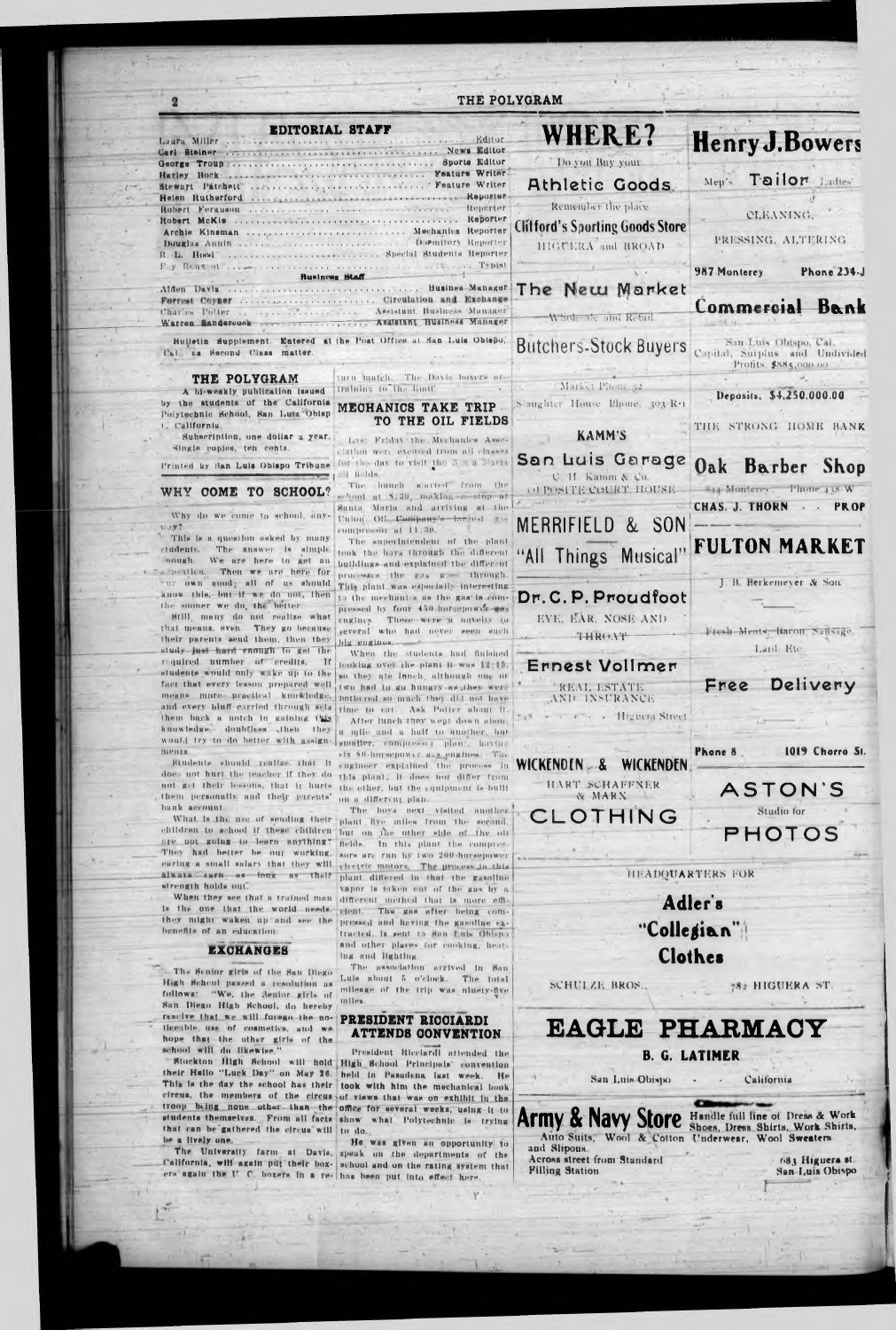### THE POLYGRAM



-Suggestions to the Ags If you want cowslips in winter. drive your cows on lee. To keep from stuffering, don't talk.

To make head by perpetually, hit them a well directed blow on the <sup>land</sup> give a sentence to illustrate. bould.

Don't take too, much interest in the neighbors'" aftairs seven per cant will do.

To guin though stual a warch. It takes three springs to make a leap year. People who are bellind times should be ted on ketchup.

Fat Hodges studied, chemistry;

He studied long and late. Fat Hodges breathed some chlorine RBS). Il: Will not graduate

Judge What is the charge what makes a kettle sing? against Allan, officer?

honor; he's been drinking perfume. teeth chatter. The Villain Helen, will you

marry me? Helen Why, Harold, 4 retused three times. voù just last, week.

Harold Oh, was that you?

A harmless death drowning in have to wait for a shave, Eurber? About three years, sonny. TPATH

#### THE BEST EVER IN **ASSEMBLY APRIL 12**

In charge of the Mechanics Association. The program was made up of get all of the news, but don't tell different scenes in Poly's "netivi-Ntes."

Agriculture Association at one of short peppy assembly, but owing to their husiost meetings, every officer lack of space you will have to wait being present, Owing to the high for it until the next Polygram cost of fies powder, the financial Everyone is still smiling over it condition was very bad and they decided to give a dance in the horsebarn to raise the sum of fifteen cents to set them on their feet again. Adviser Saunders (C. Potwill be kindly appreciated.

Alma T. What kind of a resolution did you write?

should do such and such, ele-Miss Haville Define

A Patchett . To hollow out; the baby excavates when it gets hart.

the mess lially.

Germ Who are the new bugs in our milk can? Mike Robe. Probably some more strained relations.

GHI Well, how much do I weigh? -Wellt Look you must learne to

pression conten-

Ferrini When the interobes in Town Constable Fragrancy, your the water hit the cold air. their

> Wilma R. Last night Hubert tried to put his arm around me

Laura Some arm. I'll say,

V WINDLET HOW LONG WILL

"How do you like my new hat?" "My, how sweet you look in that dress," I know something about you." "Montana Showboy is going to be vamped." also a Knott-tee The assembly on April 12 was puzzle was discussed this is the Amapola in full session, where you Jinvhody

Last we see the Commercial Club The curtains opened showing the in charge of assembly. It was a San Luis Obispo . . California

### MECHANICS HEAR TALK ON WILLYS KNIGHT

Mr. F. W. Lawton, a special Wilter) is inventing a flea powder for bys-Knight representative from the Berkshire horses, and any donations Willys-Knight factory in Toledo. Ohlo, gave an interesting talk on Fred Word's orchestra played the Knight motors last Thursday afternoon in the assembly half.

## THE MECHANICS ARE **HEARD FROM AGAIN Elmo & El Monterey**

The following extract is from the 'Curponter' of Rouen" and is espeelally dedicated here to Mr. Duddle ! son and the moving picture Ag assemblies.

"The Mechanic, sir, is God's nobleman. What have mechanics Have they not opened not done? the secret chambers of the mighty deep, and extracted its' treasures If B. Resolved, that so and so and so and made the raghtg billows their highway, on which they ride as a tume steed? Are not the elements of fire and water chained to a erank, and at the mechanics' hidding compelled to turn it?

"Have not mechanics opened the bowels of the carth, and made the Heard from a Aless of fullk in products contribute to their wants? "The forked lightning is their plaything, and they ride triumphantly on the wings of the pilghty winds. "To the wise they are the flood gates of knowledge, and kings and queens are decorated with their handlwork."

A number of old students were visiting Poly this work. Among TODAY'S BOYthem were the Mainecke girls, Stew-Mr. Asquit (Chemistry) Forrmt part MucMillan and Phyllis Figge They were all here on their Easter vaeation.

> were out also, wishing they were then see to it that he sets aside coming to Poly.



PHONE 70

Attention

Support the Advertisers

Show them that you appreciate What they are doing for Polytechanc



and extend all possible co-operation to the California. Polytechnic



# TOMORROW'S MAN-

Bogin now developing his character, building his manhood Open a vaention.<br>A number of high school students so he can EARN money somehow; 

and don't hide your pride in the growth of his bank account. CITIZENS ETATE BANK San Luis Ohispo, California

> **BAGGAGE HAULING** Our Specialty Rates to Students

Sandercock Transfr Co Phone 19-1



First-Class Work **Guaranteed** 

C. H. BUCH @ SON

**Students** 

kood lively music betwee

Then the hell rang and we saw The members of the Mechanics Asgocintion and all students in the Mr. Agosti (Red Steiner) in charge of the study hall, third period. shops were excused to hear Mr. Tuesday morning. By constant at Lawton. He told of the organization of the tention the girls were kept quiet motor and its development in Engand at their work.

land and then in America. He also Oh, yes the girls' band who would have thought it? If was lead dwealt on, the features of the motor by Mr. Saunders, the flutist, who showing that it is quiet owing to must have been Zeroline in disguise. the excentric motion of the valve The band consisted of Minnie Johe parts; powerful, due to the spherical shaped combustion chamber; simple (Harold Brown) playing the cornet, Dorothy Miller (Pretty Boy) playing in construction, owing to the Jesser with the alto, Ethel Van Wormer number of parts. He showed also (Bob Fergle) with a bass horn and why the motor insproves with use-Marcelin Fitzgerald (George Elliott) the carbon is treated as a friend also playing an alto. If some of instead of as a foe. At the close of his talk, he left them hadn't stopped to powder their noses, they might have kept their everyoffe with a profound respect time, but it was good for the first and with great althiration for the time. Knight motor.

**START** 

With a Checking Account in this Book

Four per cent interest paid on Time Deposits

# **Union National Bank**

- San Luis Ohispo

Affiliated with BANK OF ITALY, San Francisco. President A P GIANNINI

#### Finishing **YOUR Koda**

24 hour service done in San Luis Obispo

Mission Drug Co. 862 Monterey